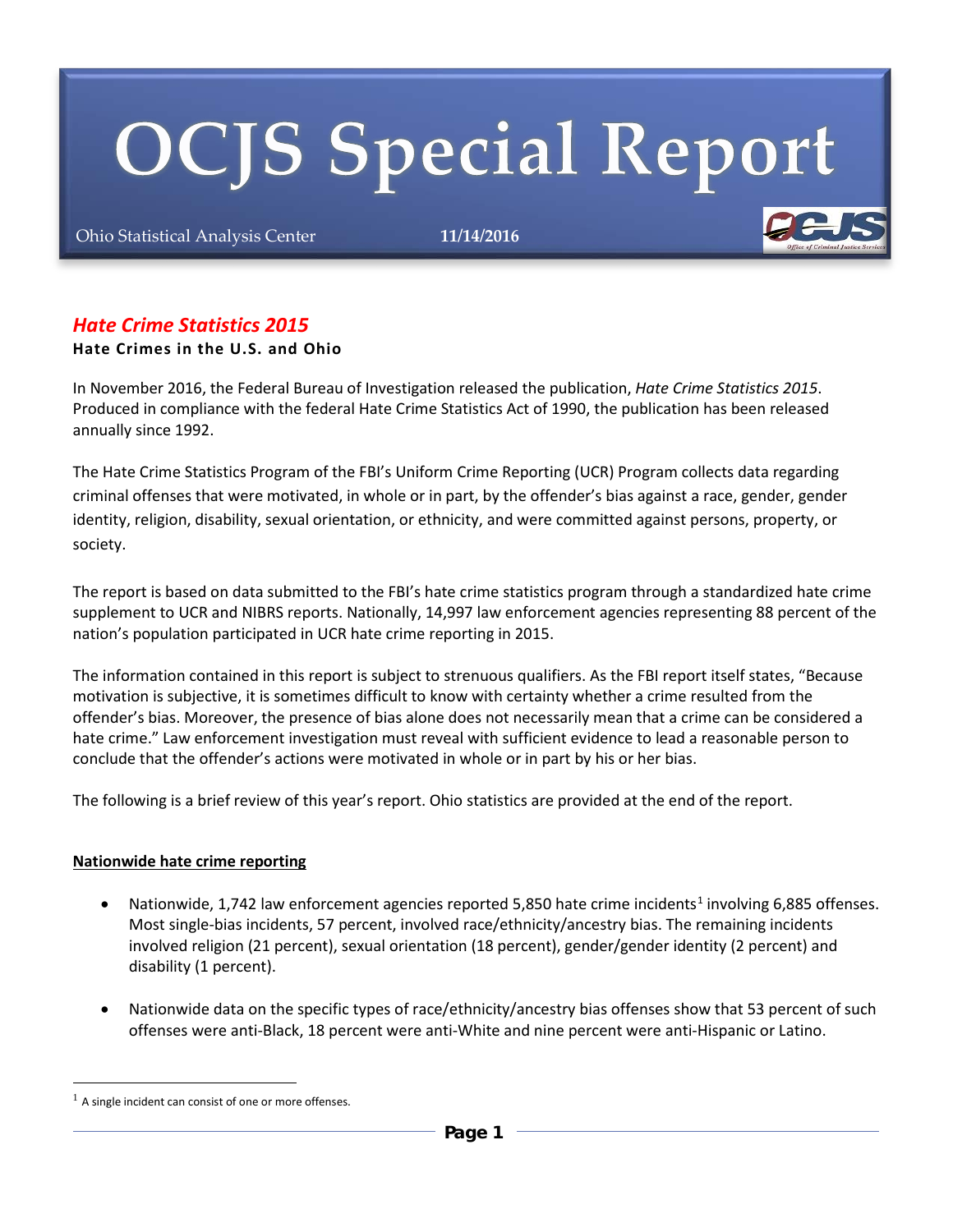- Nationwide data on the 1,354 religious bias offenses in 2015 show that 51 percent were anti-Jewish and 22 percent were anti-Islamic (Muslim).
- Nationwide, 18 percent of hate crime offenses involved sexual orientation. Of those offenses, 62 percent were anti-gay (male) bias and 14 percent were anti-lesbian bias.
- Fifty-one percent of gender/gender identity bias offenses were anti-transgender.

| <b>Bias motivation</b>                                    | <b>Incidents</b> | <b>Offenses</b> | <b>Victims</b> |
|-----------------------------------------------------------|------------------|-----------------|----------------|
| <b>Total</b>                                              | 5,850            | 6,885           | 7,173          |
| <b>Single-Bias Incidents:</b>                             | 5,818            | 6,837           | 7,121          |
| Race/Ethnicity/Ancestry:                                  | 3,310            | 4,029           | 4,216          |
| Anti-White                                                | 613              | 734             | 789            |
| Anti-Black or African American                            | 1,745            | 2,125           | 2,201          |
| Anti-American Indian/Alaskan Native                       | 131              | 137             | 141            |
| Anti-Asian                                                | 111              | 132             | 136            |
| Anti-Native Hawaiian or Other Pacific Islander            | $\overline{4}$   | 6 <sup>1</sup>  | 6              |
| <b>Anti-Multiple Races, Group</b>                         | 113              | 138             | 160            |
| Anti-Arab                                                 | 37               | 47              | 48             |
| Anti-Hispanic or Latino                                   | 299              | 379             | 392            |
| Anti-Other Race/Ethnicity/Ancestry                        | 257              | 331             | 343            |
| <b>Religion:</b>                                          | 1,244            | 1,354           | 1,402          |
| Anti-Jewish                                               | 664              | 695             | 731            |
| Anti-Catholic                                             | 53               | 59              | 60             |
| <b>Anti-Protestant</b>                                    | 37               | 47              | 48             |
| Anti-Islamic (Muslim)                                     | 257              | 301             | 307            |
| Anti-Other Religion                                       | 96               | 104             | 107            |
| Anti-Multiple Religions, Group                            | 51               | 57              | 58             |
| Anti-Mormon                                               | 8                | 8               | 8              |
| Anti-Jehovah's Witness                                    | $\overline{1}$   | $\mathbf{1}$    | $\mathbf 1$    |
| Anti-Eastern Orthodox (Russian, Greek, Other)             | 48               | 50              | 50             |
| Anti-Other Christian                                      | 15               | 18              | 18             |
| Anti-Buddhist                                             | $\mathbf{1}$     | $\mathbf{1}$    | $1\,$          |
| Anti-Hindu                                                | $\overline{5}$   | $\overline{5}$  | $\overline{5}$ |
| Anti-Sikh                                                 | $6 \overline{6}$ | 6 <sup>1</sup>  | $6\phantom{a}$ |
| Anti-Atheism/Agnosticism/etc.                             | $\overline{2}$   | $\overline{2}$  | $\overline{2}$ |
| <b>Sexual Orientation:</b>                                | 1,053            | 1,219           | 1,263          |
| Anti-Gay (Male)                                           | 664              | 758             | 786            |
| Anti-Lesbian                                              | 136              | 168             | 170            |
| Anti-Lesbian, Gay, Bisexual, or Transgender (Mixed group) | 203              | 235             | 248            |
| Anti-Heterosexual                                         | 19               | 23              | 24             |

#### **2015 Nationwide Hate Crimes by Bias Motivation**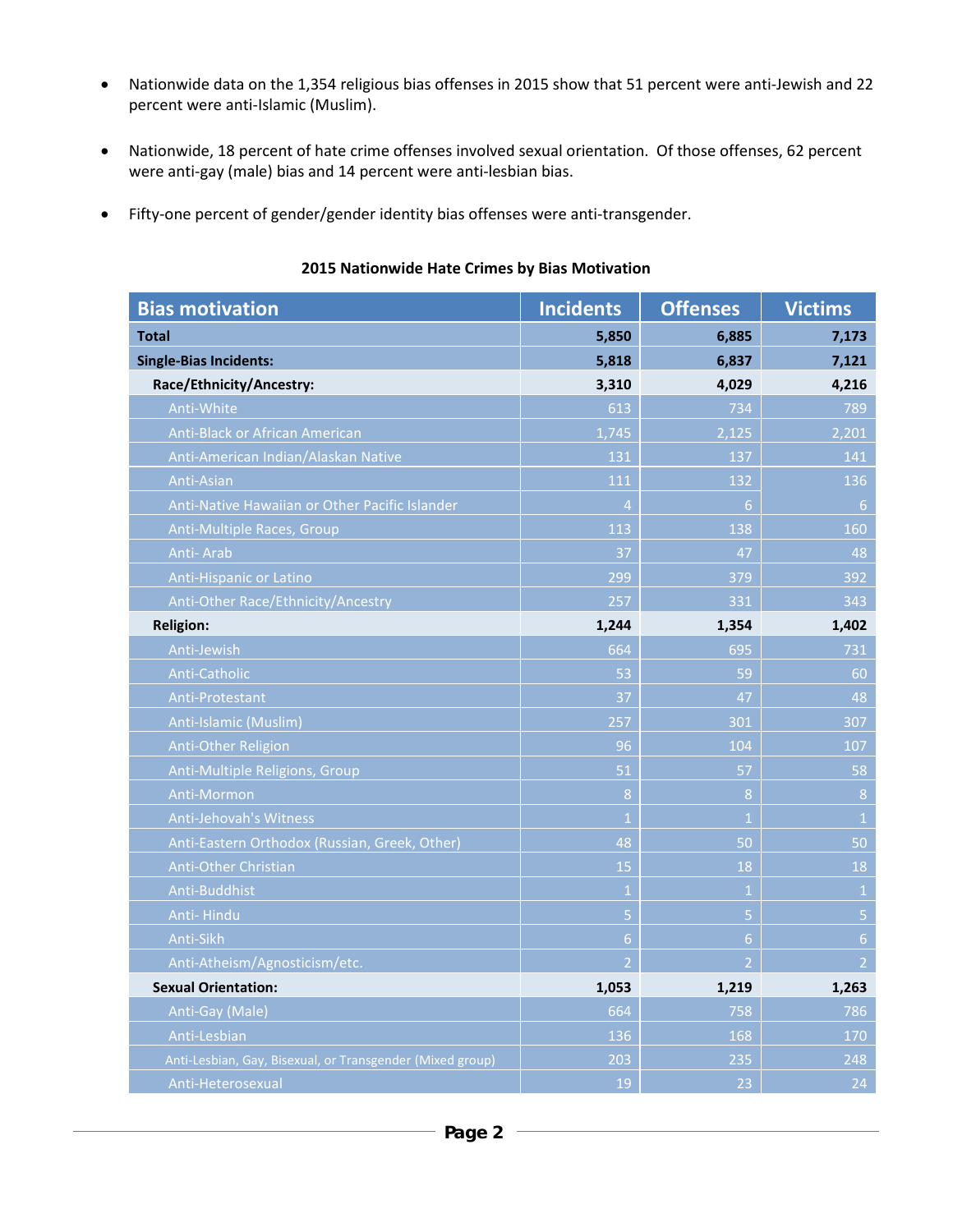| Anti-Bisexual                  | 31             | 35  | 35  |
|--------------------------------|----------------|-----|-----|
| Disability:                    | 74             | 88  | 88  |
| Anti-Physical                  | 43             | 52  | 52  |
| Anti-Mental                    | 31             | 36  | 36  |
| <b>Gender Identity</b>         | 114            | 118 | 122 |
| Anti-Transgender               | 73             | 75  | 76  |
| Anti-Gender Non-Conforming     | 41             | 43  | 46  |
| Gender                         | 23             | 29  | 30  |
| Anti-Male                      | $\mathsf{Z}^1$ | 8   | 8   |
| Anti-Female                    | 16             | 21  | 22  |
| <b>Multiple-Bias Incidents</b> | 32             | 48  | 52  |

• Nationwide, 65 percent of all hate crime offenses were crimes against persons. The majority of these offenses involved intimidation (41 percent), simple assault (38 percent) and aggravated assault (20 percent). There were 18 homicides and 13 rapes<sup>[2](#page-2-0)</sup> reported as a result of a hate bias. Of the 34 percent of hate crime offenses committed against property, the overwhelming majority, 73 percent, involved destruction, damage, or vandalism.

| <b>Offense type</b>                  | <b>Incidents</b> | <b>Offenses</b> | <b>Victims</b> |
|--------------------------------------|------------------|-----------------|----------------|
| <b>Total</b>                         | 5,850            | 6,885           | 7,173          |
| <b>Crimes against persons:</b>       | 3,646            | 4,482           | 4,482          |
| Murder and nonnegligent manslaughter | 8                | 18              | 18             |
| Forcible rape (revised + legacy)     | 13               | 13              | 13             |
| Aggravated assault                   | 681              | 882             | 882            |
| Simple assault                       | 1,436            | 1,696           | 1,696          |
| Intimidation                         | 1,495            | 1,853           | 1,853          |
| Other                                | 13               | 20              | 20             |
| <b>Crimes against property:</b>      | 2,338            | 2,338           | 2,626          |
| Robbery                              | 120              | 120             | 148            |
| <b>Burglary</b>                      | 147              | 147             | 173            |
| Larceny-theft                        | 255              | 255             | 274            |
| Motor vehicle theft                  | 22               | 22              | 24             |
| Arson                                | 30               | 30              | 36             |
| Destruction/damage/vandalism         | 1,698            | 1,698           | 1,897          |
| Other                                | 66               | 66              | 74             |
| <b>Crimes against society</b>        | 65               | 65              | 65             |

#### **2015 Nationwide Hate Crimes by Offense Type**

<u>.</u>

<span id="page-2-0"></span><sup>&</sup>lt;sup>2</sup>Twelve rapes were submitted under the UCR Programs revised definition of rape, and one rape was submitted under the legacy definition. Rape is now defined as the penetration, no matter how slight, of the vagina or anus with any body part or object, or oral penetration by a sex organ of another person**,**  without the consent of the victim. The revised definition expands rape to include both male and female victims and offenders, and reflects the various forms of sexual penetration understood to be rape, especially non-consenting acts of sodomy, and sexual assaults with objects.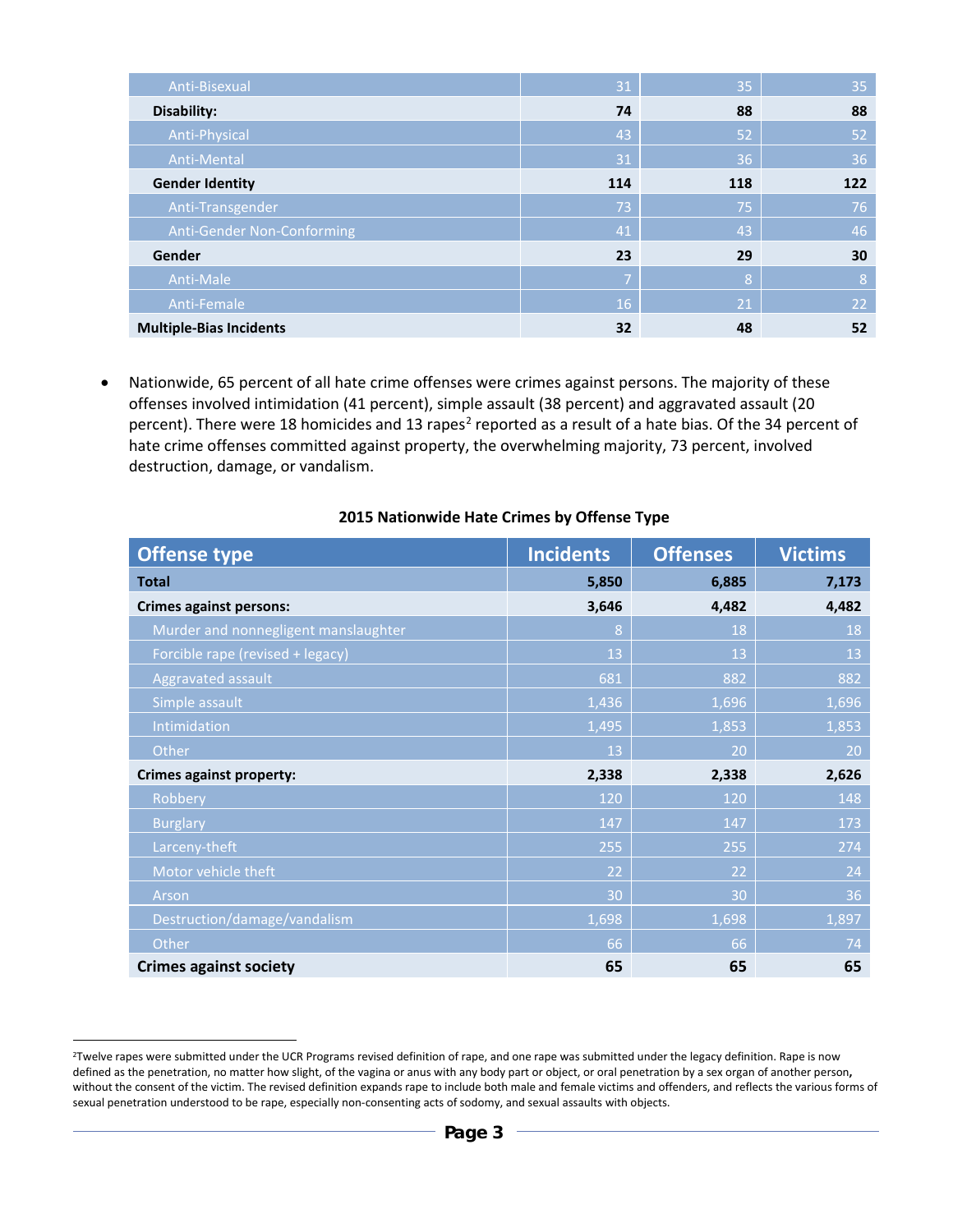#### **Ohio hate crime reporting**

- Of the 595 Ohio law enforcement agencies who submitted the hate crime supplement in 2015, 109 agencies reported a total of 416 hate crime incidents involving 470 offenses. There were 486 agencies that reported zero hate crime incidents.
- The Ohio hate crime rate of 4.3 incidents per 100,000 population is higher than the national average of 2.1 incidents per 100,000 population.
- Of the 416 hate crime incidents reported in Ohio, 74 percent were related to race/ethnicity/ancestry bias, 14 percent were related to sexual orientation bias, 9 percent were related to religion bias, and two percent were related to disability bias. No incidents of bias based on gender or gender identity were reported.
- Fifty-eight percent of hate crime offenses were crimes against persons and 41 percent were crimes against property. Seventy-five percent of bias crimes against persons involved intimidation, 18 percent involved simple assault, and 6 percent involved aggravated assault. Of the bias crimes against property, 51 percent involved destruction, damage, or vandalism.

| <b>Offense type</b>                  | <b>Offenses</b> |
|--------------------------------------|-----------------|
| <b>Total</b>                         | 470             |
| <b>Crimes against persons:</b>       | 273             |
| Murder and nonnegligent manslaughter | 0               |
| Rape (revised definition)            | $\mathbf{1}$    |
| Aggravated assault                   | 16              |
| Simple assault                       | 49              |
| Intimidation                         | 205             |
| Other                                | $\overline{2}$  |
| Crimes against property:             | 192             |
| Robbery                              | 10              |
| <b>Burglary</b>                      | 27              |
| Larceny-theft                        | 44              |
| Motor vehicle theft                  | 3               |
| Arson                                | $\overline{2}$  |
| Destruction/damage/vandalism         | 97              |
| Other                                | 9               |
| Crimes against society:              | 5               |

## **2015 Ohio Hate Crime Offenses**